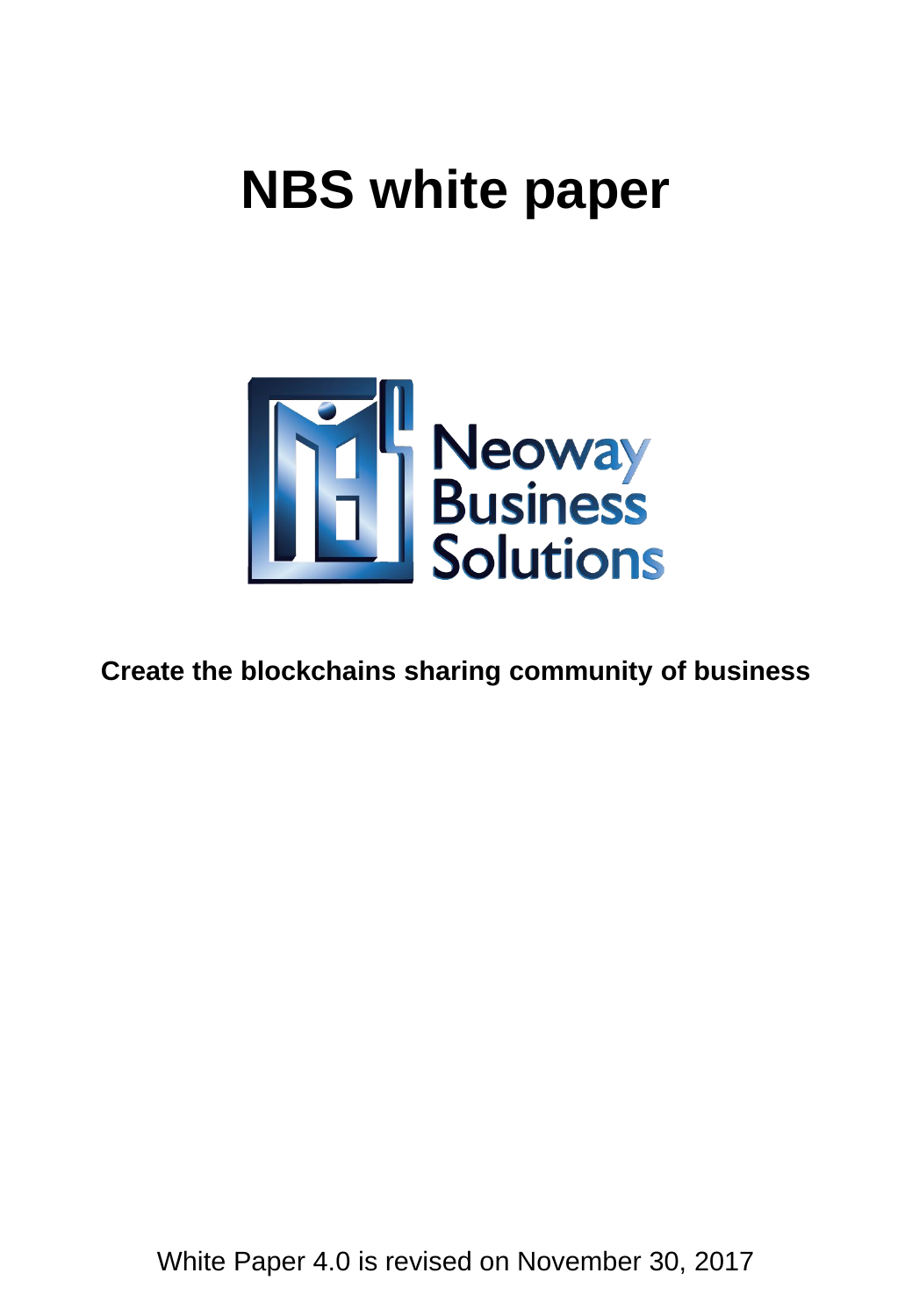## **Catalog**

- 1. Legal process 1.1 Statement of Liability
- 2. Important notice and disclaimer
- 3. Confidentiality
- 4 NBS tokens issue summary
- 5 NBS white paper
	- 5.1 Introduction to Neoway Business Solutions
	- 5.2 Strategic Partners NCR
- 6 Complete state system 6.1 NBS industry prospects and current situation 6.2 The dilemma faced by traditional enterprises
- 7 Neoway Business Solutions Systems
	- 7.1 Business prospects
	- 7.2 NBS tokens
	- 7.3 Smart contract
	- 7.4 tokens system
	- 7.5 Ethereum system
	- 7.6 Difference contract
- 8. NBS tokens distribution
	- 8.1 Milestones
	- 8.2 NBS major members

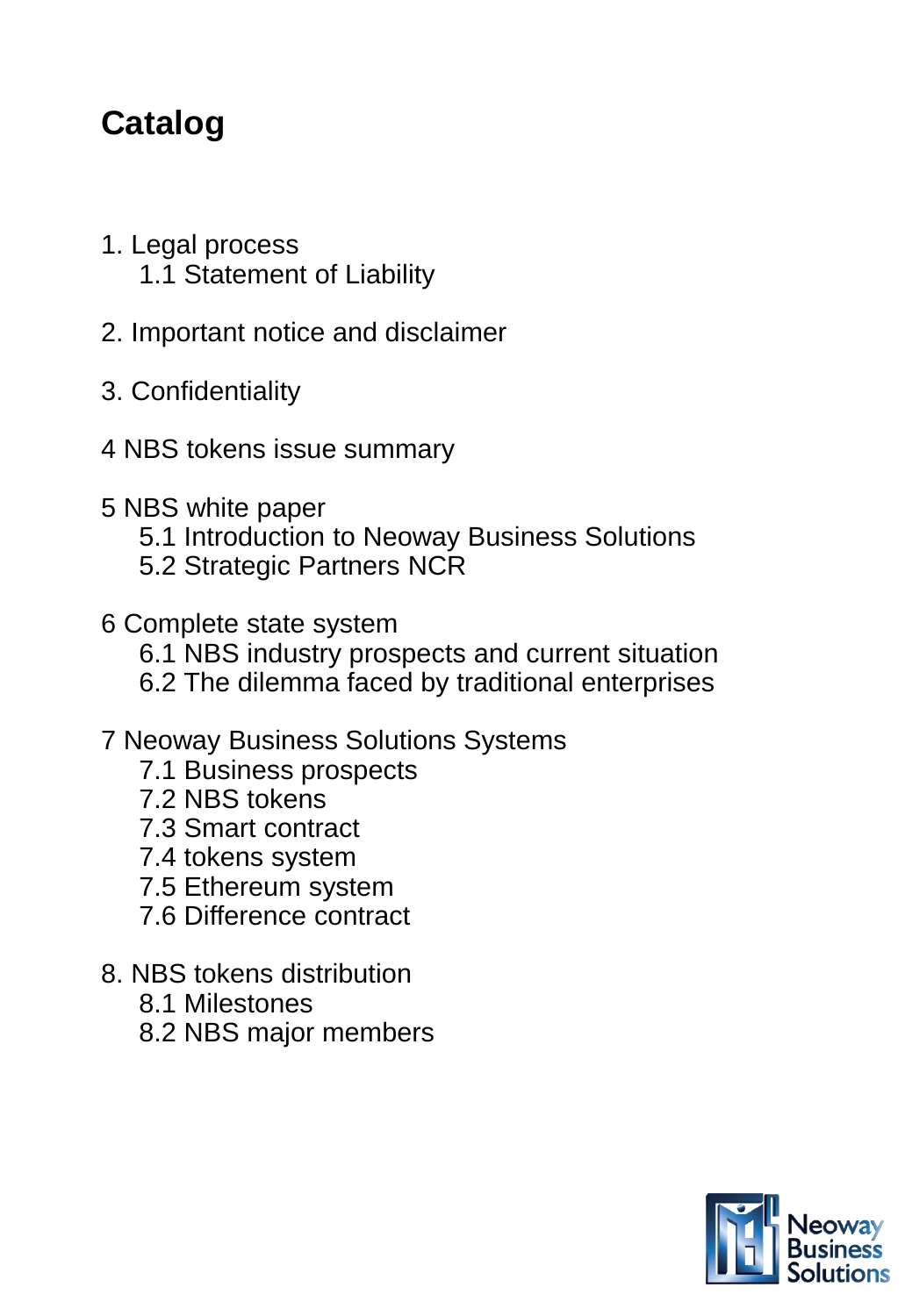## **1. Legal process**

Please read this section carefully. If you have any questions, please consult your legal, financial, accounting, tax or other professional advisors.

## **1.1 Statement of Liability**

The ICO White Paper has been approved by the program executive and is willing to assume collective and personal responsibility for the accuracy of the information provided, confirms that there is no false or misleading statement after making all reasonable inquiries.

## **2. Important notice and disclaimer**

1. The Program Executive has authorized the Neoway Business Solutions Fund to distribute this white paper, which is currently provided by NBS Fund to a number of subscribers under confidentiality to assist them in deciding whether to purchase NBS tokens.

2. NBS Funds are associated with risks and uncertainties associated with Program Executives, NBS tokens and their respective structure, business and operations. This ICO White Paper and any copies thereof shall not be used or transferred to a state which prohibits or restricts the distribution or dissemination of this ICO White Paper.

3. Each recipient agrees that the ICO White Paper is provided to the addressee described in this white paper, further agrees and confirms that:

(A) It will keep all such information and data;

(B) It is lawful for the addressee to receive the ICO White Paper and / or to purchase NBS tokens in all jurisdictions in which located;

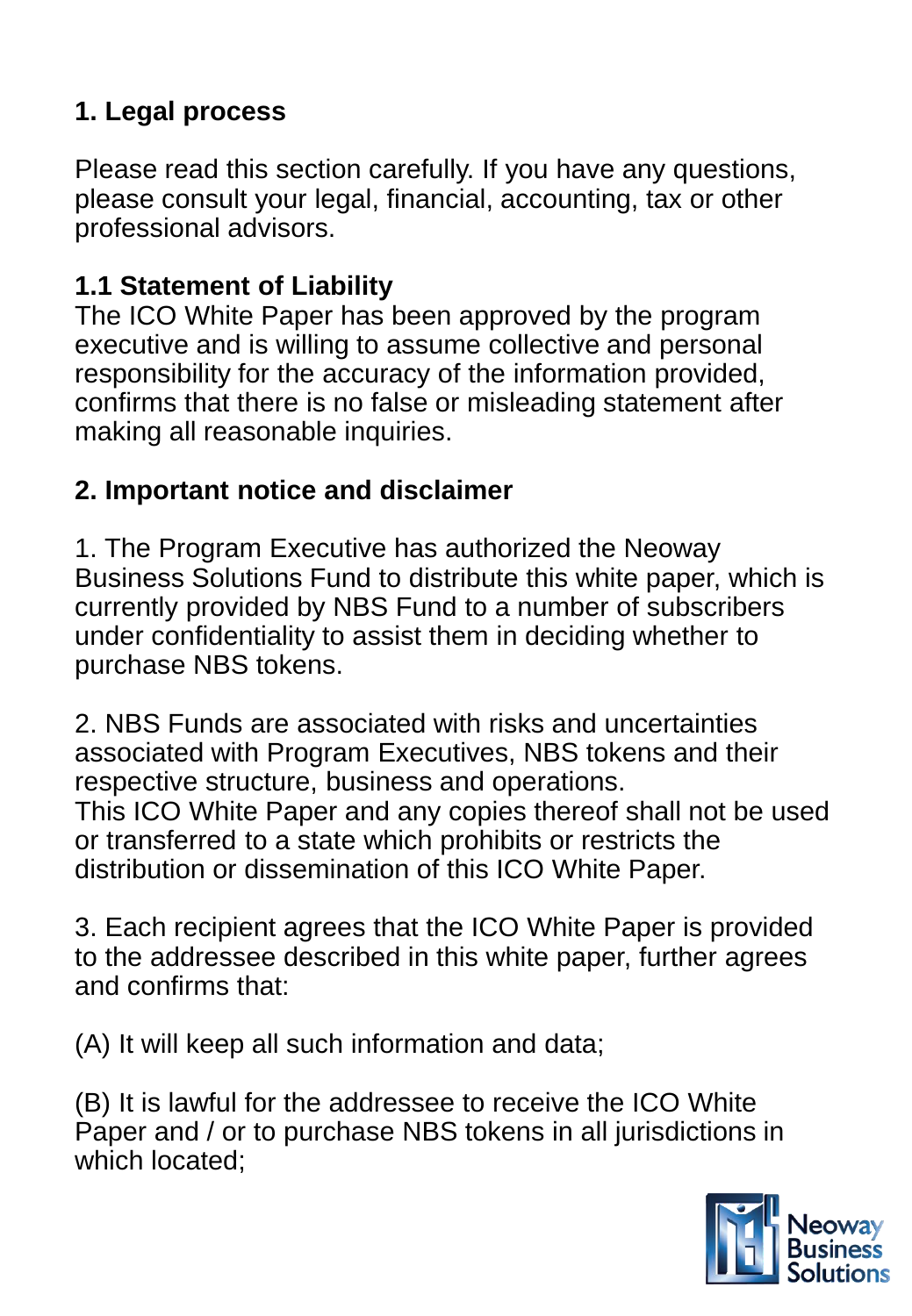(C) Recipient has complied with all applicable laws that have received this ICO White Paper and / or the purchase of NBS tokens;

(D) Executives, NBS Funds and their respective directors, officers, staff and professional advisers will not violate due to the delivery of ICO white paper and / or purchase NBS tokens if ICO White Paper is delivered and / or purchased NBS token is lawful or unlawful, unenforceable, invalid, and assumes no responsibility or obligation;

(E) Sufficient financial, operational knowledge and experience to assess the advantages and risks of purchasing NBS tokens, be able to bear the economic and financial risks of purchasing and / or holding NBS,

(F) Determine the purchase of NBS tokens for their own account

(G) Be aware that the information contained in this ICO White Paper may be incomplete;

4. The delivery of this ICO White Paper and the sale or delivery of any NBS tokens shall not in any way imply the information contained in this document relating to the Program Executor or the NBS Fund is correct at any time after the date of this agreement, other information provided in the connection is correct at any time after the NBS token is on the date that contains the same file.

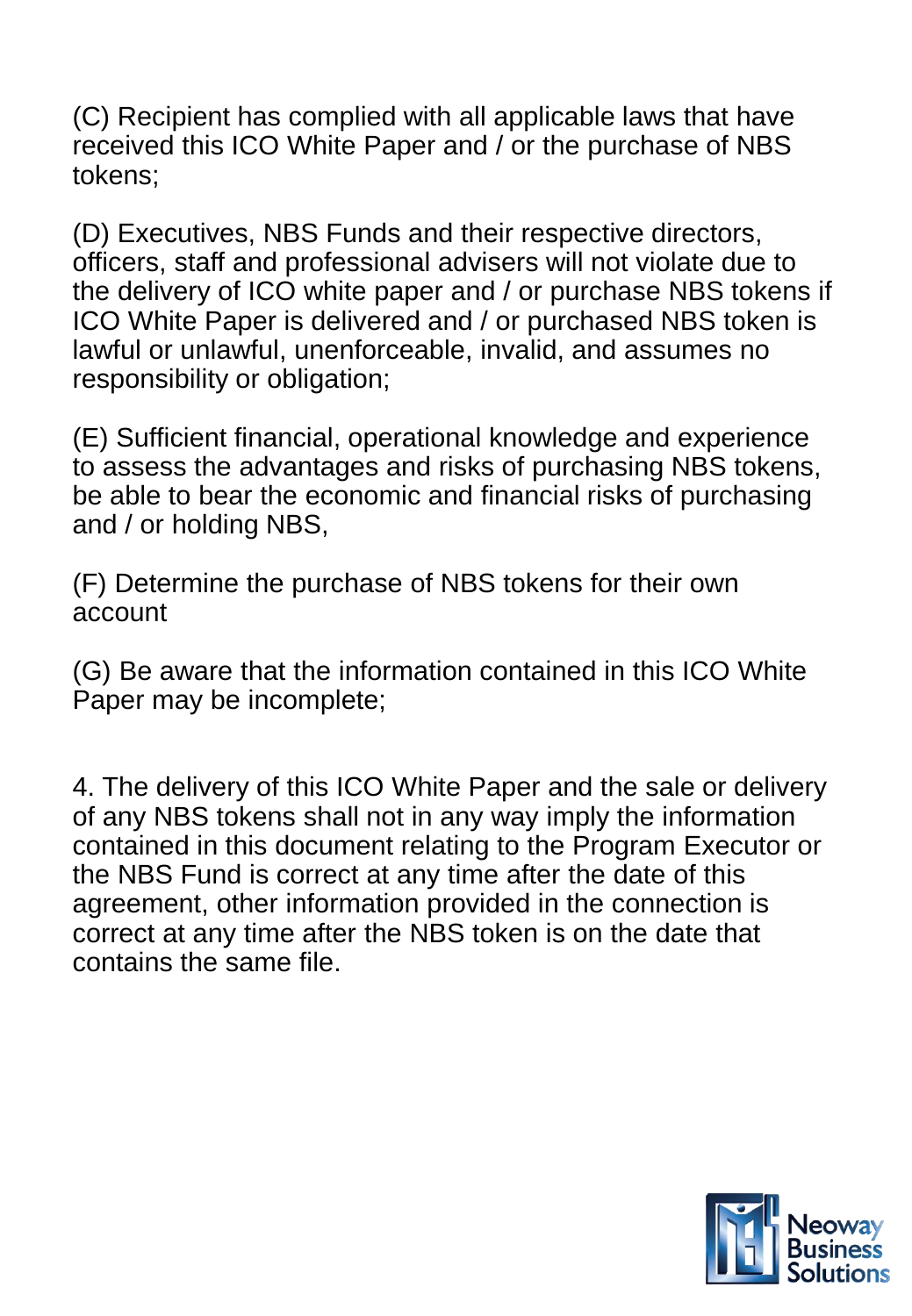5. The ICO White Paper contains information on the sources mentioned in this ICO, estimates or related reports, significant operations operated by the Program Executives and certain other matters. Makes no representations or warranties with respect to the accuracy or completeness of any information, estimates and / or reports resulting from such type and other third party sources.

6. Executives or any other personnel will achieve the plan and objectives of the program performers.

## **3. Confidentiality**

3.1 ICO white paper and its contents are kept strictly confidential and the recipient's information is given on the basis of strict confidentiality. Therefore, the ICO White Paper contents or any information relating to any further inquiries from the addressee must be kept confidential.

3.2 In the event of any breach of this Privacy clause or the possibility of breaches of this confidentiality, the Program Practitioner may apply for any remedial action, whether legal or equity, as appropriate. The Program Executor has the right to fully recover all costs, costs and losses incurred and / or suffered in this respect. For the avoidance of doubt, hereby declared that this should be made to the recipient of the professional advice, directors, employees and any other persons associated with the Program.

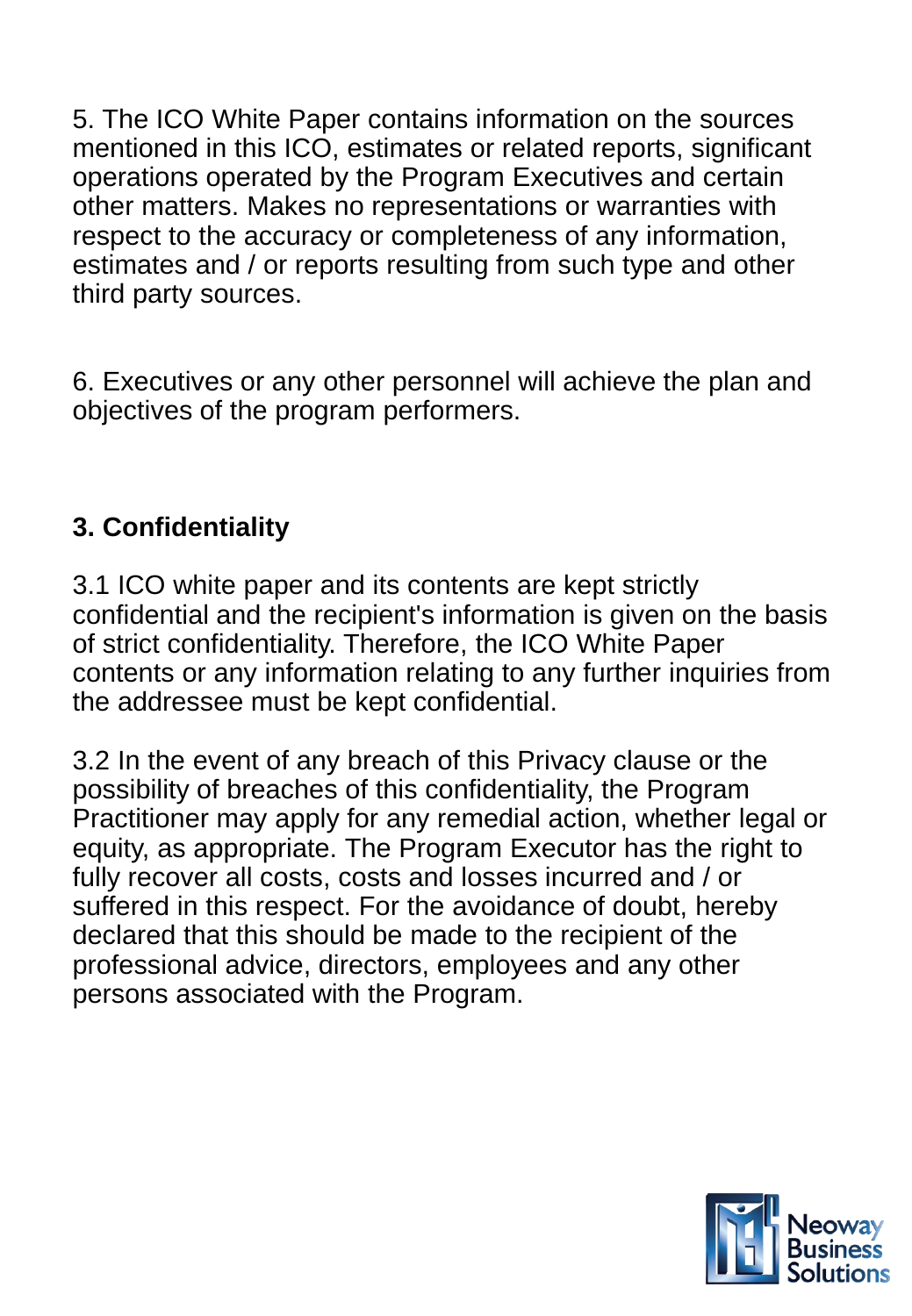## **4. NBS tokens issue summary**

NBS will be available for sale on the following timetable. ICO pre-sale is expected to be divided into two stages, namely the angel round and the public offering stage.

#### **Angel round**

From August 25, 2017 to september 03, 2017, Beijing time 12:00, ICO angel round program.

#### **Public offering**

Start from September 09, Beijing time 12:00, ICO public offering program.

| <b>ICO angel round</b>                      | : 200 million NBS |
|---------------------------------------------|-------------------|
| <b>ICO public quantity: 800 million NBS</b> |                   |
| <b>NBS Foundation</b>                       | : 1 billion NBS   |
| <b>Total circulation</b>                    | : 4 billion NBS   |

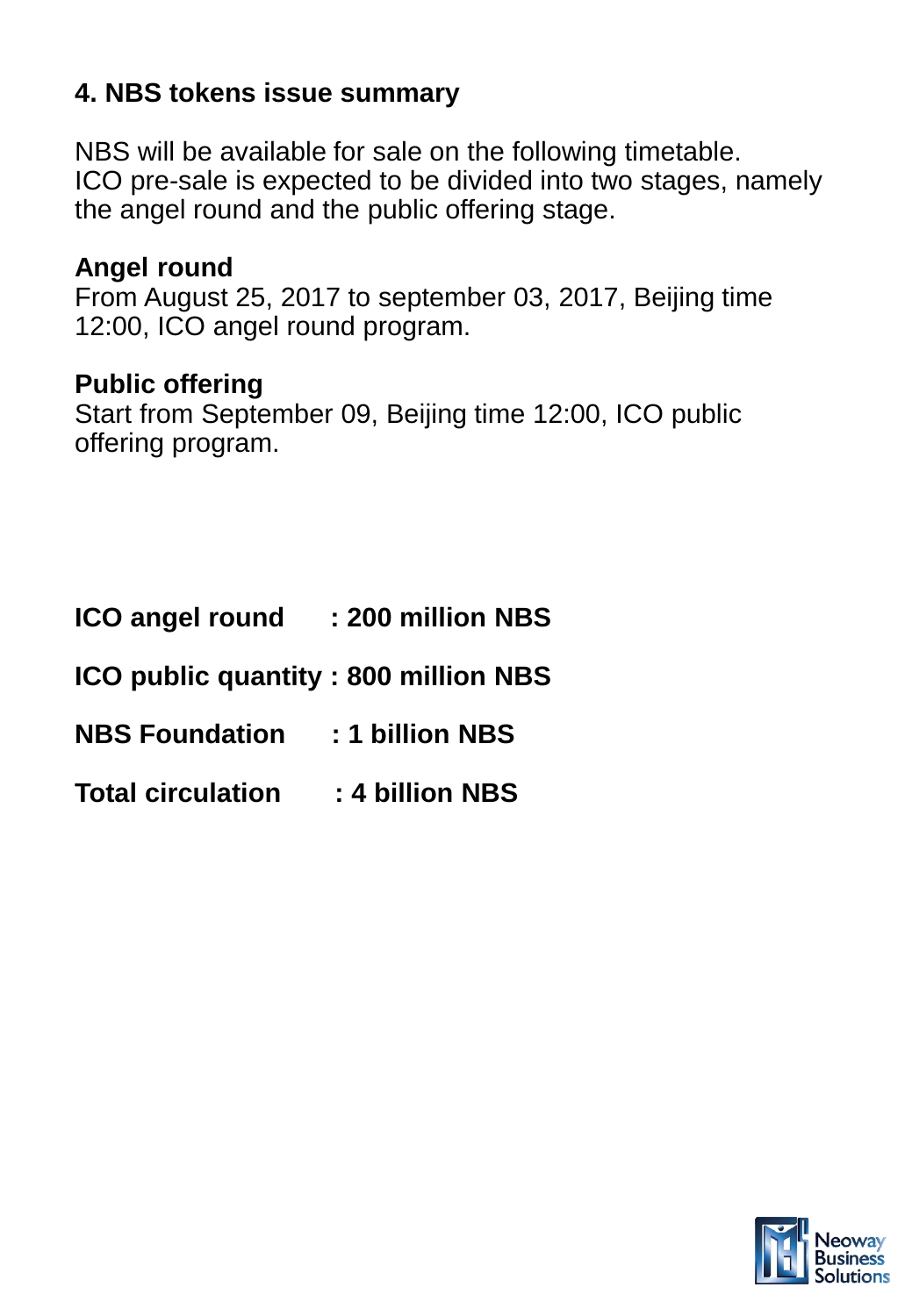## **5. NBS white paper**

5.1 Introduction to Neoway Business Solutions Neoway Business Solutions is Brazil's most dazzling business analysis and marketing strategy. Neoway Business Solutions was founded in 2012 and founder Jaime De Paula is a Ph.D. student at the University of Santa Catarina, and she is passionate and dedicated to business development. Neoway Business Solutions provides business analytics and marketing strategies to enable more businesses to develop their business and quickly to capture the market effectively.

Neoway Business Solutions searches the web through robots and looks for valuable information. 95% of this information comes from the public data source, 5% from the partners. De Paula claims that the company already has more than 400 customers who have paid a subscription fees to get the company's services, including Telefônica Vivo, Microsoft and the operator of Unilever, Brazil. In addition to intelligent data, Neoway Business Solutions also integrates customer relationship management software Microsoft Dynamics.

Earlier this year, Neoway Business Solutions has set up a division in New York and has partnered with data provider Infogroup, which has laid the groundwork for its entry into the US market. Neoway Business Solutions has collected data from 50 million US companies and has set up two pilot projects - a project with top financial institution and top-level consumer product company. Currently global economy is in a slow state, especially in new start-up companies and traditional enterprises are facing business risk or even business failures.

Neoway Business Solutions has just received \$ 45 million in Bround financing and is expanding its business, which includes investment by QMS Capital, existing investors Accel, Monashees, Endeavor Catalyst, and new investors are both PointBreak and Pollux.

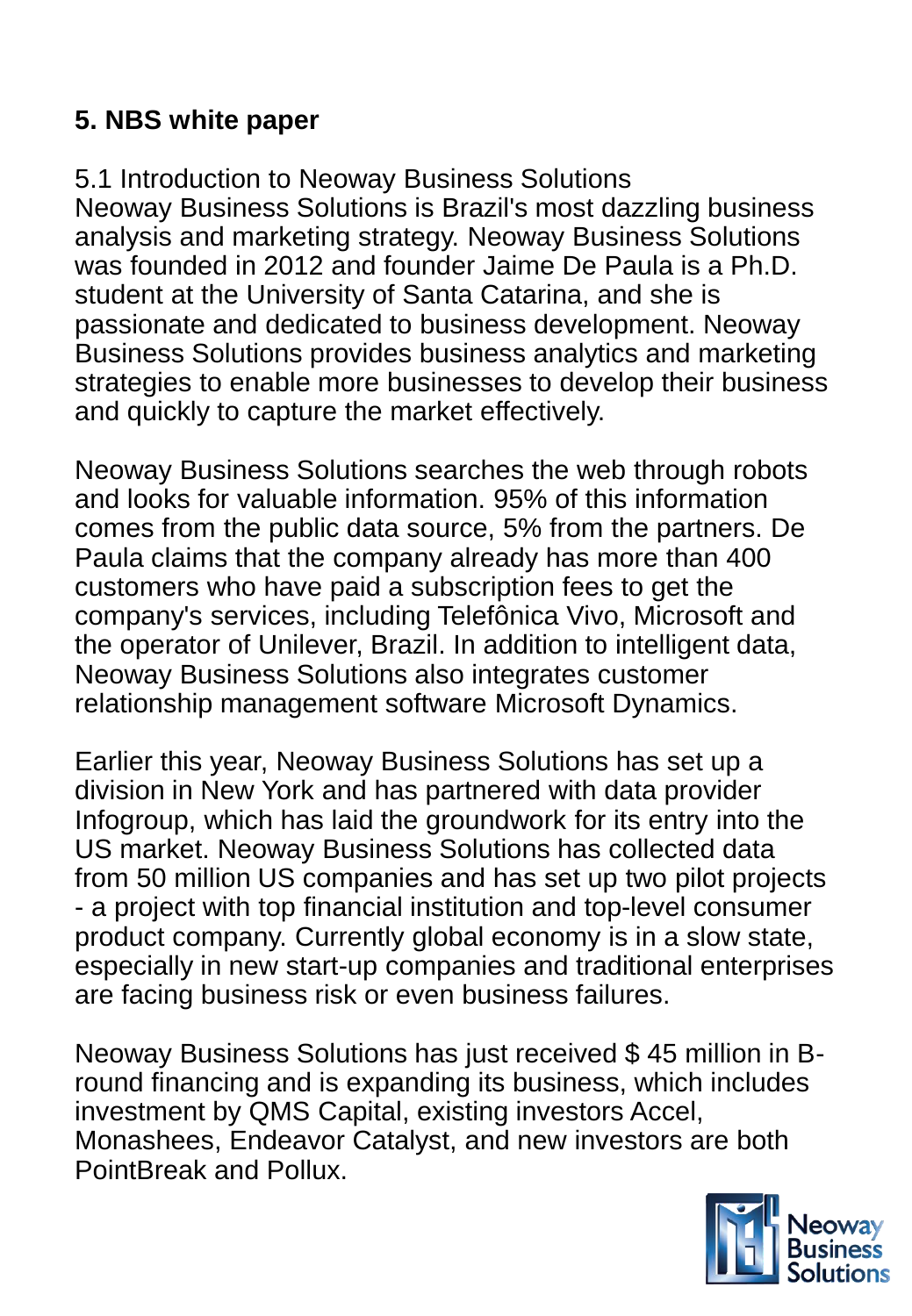

## 5.2 Strategic Partners NCR

NCR's automated teller machines (ATM), retail systems, Teradata warehouses and IT services provide customers with Relationship Technology solutions that continually enhance the value of customer interactions. NCR is headquartered in Dayton, Ohio, USA, with 29,600 employees in more than 100 countries worldwide. 2011 "Fortune" US 500, ranked 447, operating income of 5.443 billion US dollars.

NCR Corporation (NYSE: NCR) is a leading provider of RelationshipTechnology solutions for global retail, finance, communications, manufacturing, travel, transportation and security services.

NCR's relationship management technology solutions include Teradata warehousing, customer relationship management (CRM) applications, store automation systems, and automated teller machines (ATMs) that ensure data confidentiality. NCR offers professional business solutions for customers with years of industry knowledge, professional consultancy experience, professional value-added applications, global customer support services, complete supplies, media supplies, and top global hardware technology.

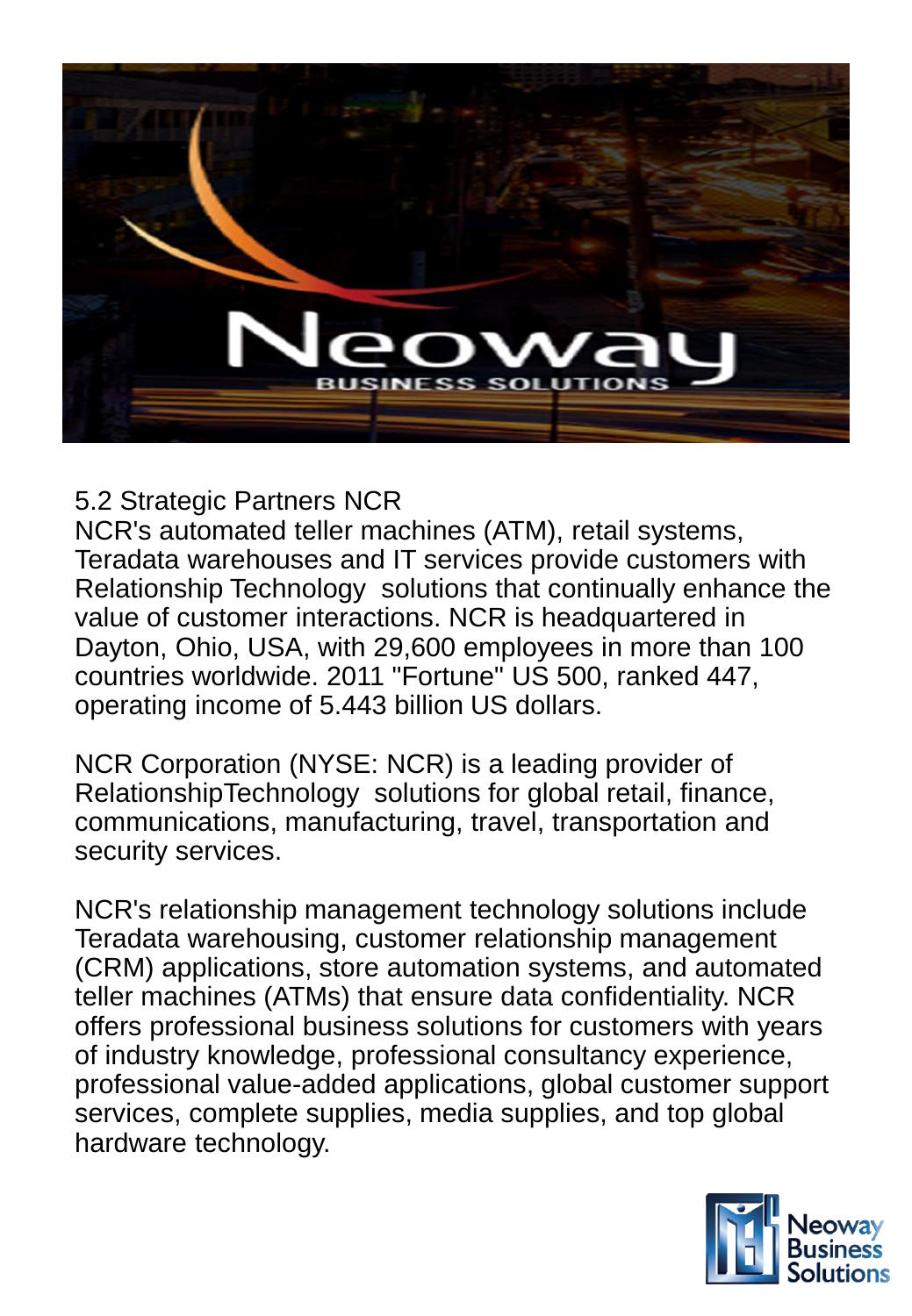## **6. Complete state system**

NCR and Neoway Business Solutions are well-established, providing data systems are well-developed, powerful and covered by more than 400 databases. The cooperation between the two sides will develop NBS business will bring new changes and will write a new milestone. With the strength and experience of both sides, successfully attracted the attention of a group of angel investors, the case is by Neoway Business Solotions market and planning department of the person in charge.

NCR data warehouse solutions in the telecommunications industry business applications include: customer management, customer development analysis, business analysis, revenue analysis, marketing management analysis, market competition analysis, quality of service analysis, large customer analysis, agency and channel analysis aspects, this issue will focus on the first three highlights, and continue to introduce the next few. Customer management of telecommunications companies to attract customers, the development of customers and retain customers, we must first understand the customer. The purpose of customer management application is based on the customer's attributes (including natural attributes and behavioral attributes), from different perspectives deep analysis of customers, so as to achieve the purpose of understanding customers. For different customers to take different promotional activities, better and more targeted services, in order to increase the new customers, improve customer loyalty, reduce customer churn rate, improve customer spending and so on.

6.1 NBS industry prospects and current situation According to statistics, the world's first enterprises in 2016 more than 1 million, but can continue to operate for more than one year not more than 50 percent.

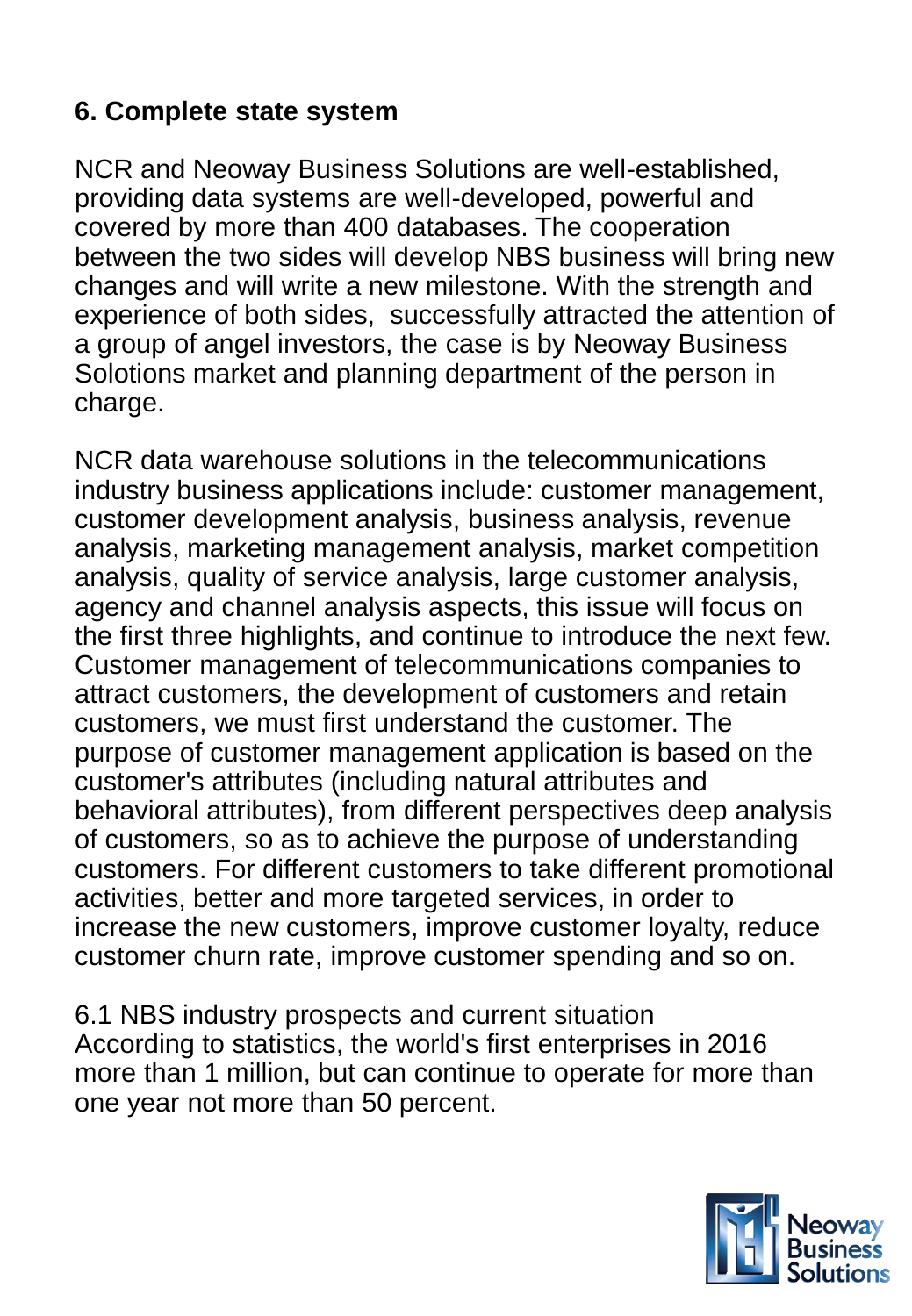

#### **Neoway Business Solutions**

According to the network statistics to help countless enterprises to re-develop enterprise programs, and every year the use of Neoway Business Solutions database users to a substantial digital growth. Neoway Business Solutions provides intelligent data analysis to customers. By collecting a wealth of detailed information about potential users and markets, Neoway's customers are enabled to achieve accurate sales. It is reported that Neoway Business Solutions integrates more than 600 sources of more than 3,000 databases. Neoway Business Solutions uses robots to discover useful information on web pages. 95% of the company's data sources from the public information source, 5% from the cooperation information. De Paula said the company has more than 400 paid customers, including Telefônica Vivo, and Unilever, Microsoft's Brazilian subsidiary.

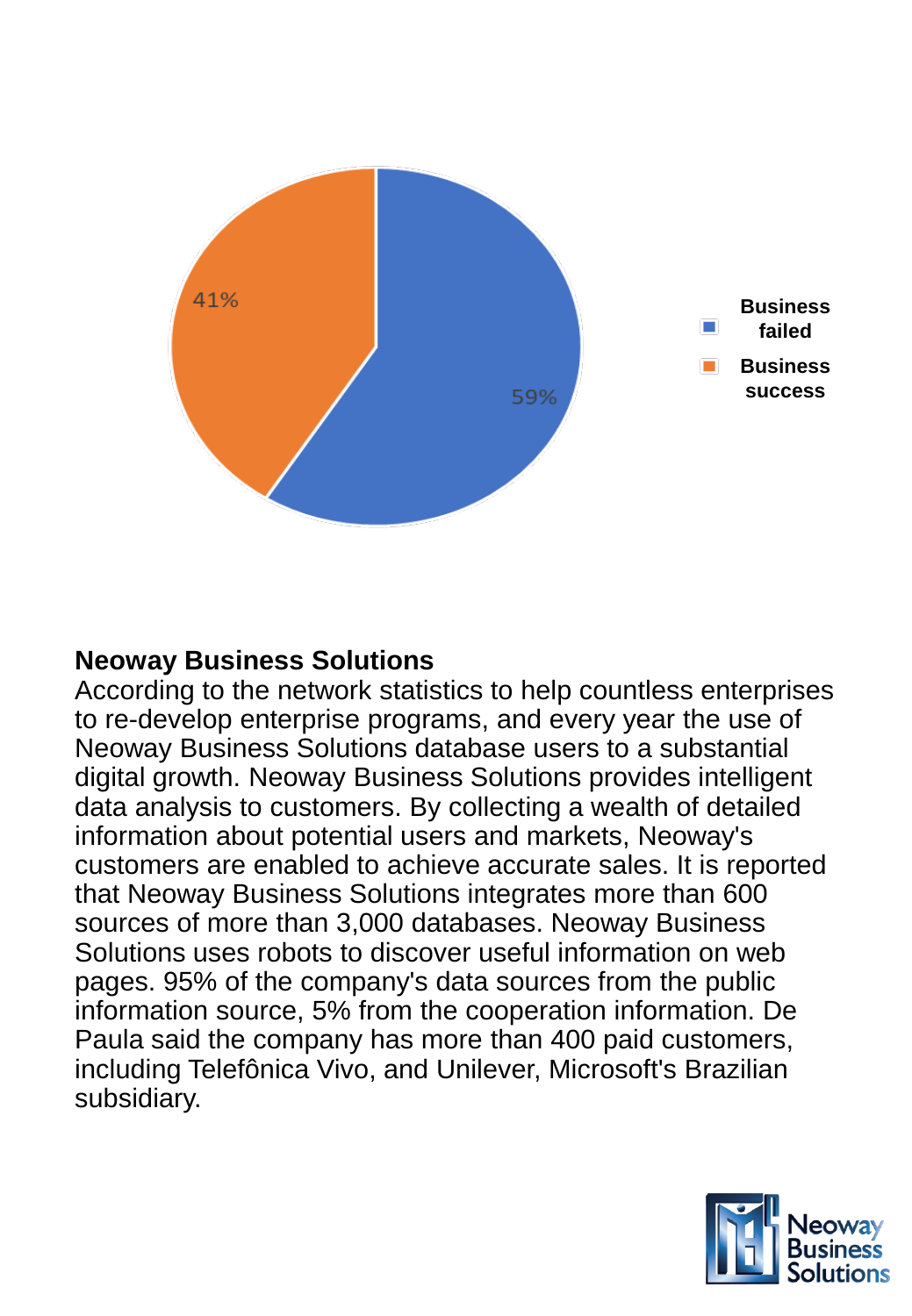

"NBS - to create a community blockchain of information sharing communities for businesses"

6.2 The dilemma faced by traditional enterprises The world's economy has been constantly turning, but for the industry's requirements, services and scope are constantly changing. According to the famous Jack. Jack Welch's seal of the business life (The Real Life MBA), each industry can not avoid difficulties and each industry has its own life cycle.

|    | 導入期    | 成長期     | 成熟期     | 衰退期     |
|----|--------|---------|---------|---------|
| 產品 | 樣式少且簡單 | 增加樣式與功能 | 樣式功能最齊全 | 縮減或客製化  |
| 定價 | 高價     | 價格微降    | 價格降至最低  | 穩定或微漲價  |
| 行銷 | 產品的認知  | 強調品牌差異  | 競爭者顧客轉換 | 維持市占    |
| 通路 | 有限通路   | 增加通路    | 通路最廣    | 删減無利的通路 |

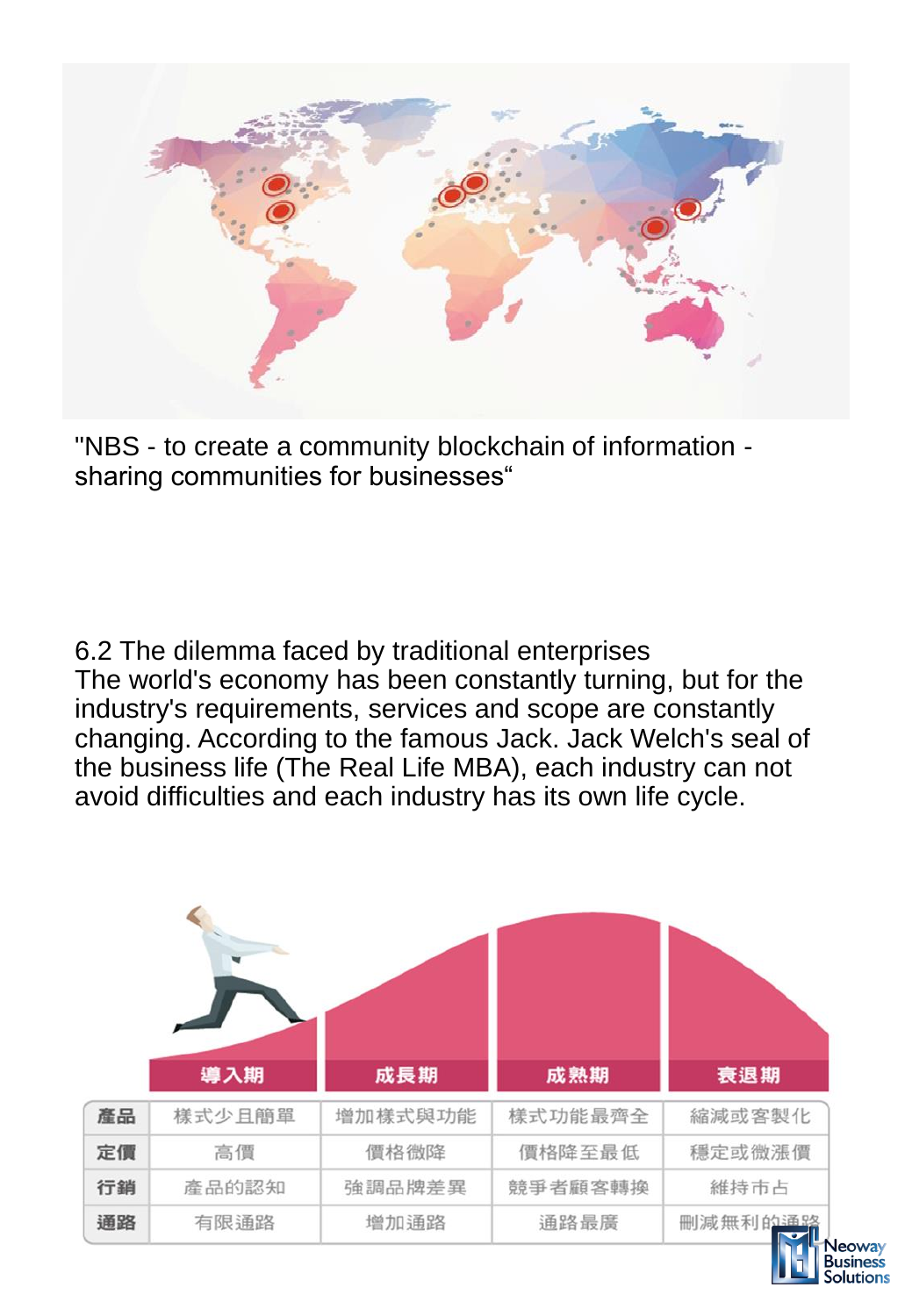Many times the business owners, business elite will be their own experience, principles or ideas to confuse, and ultimately the custom programs and strategies do not meet the current needs, leaving the company into a serious crisis, some even collapse.

The great innovators and entrepreneurs will turn the business philosophy into every element of the firm's business model. Beginners think this is just a matter of product. On the other hand, experienced innovators and entrepreneurs can understand the vision, strategy, competitive environment, regulation and market evolution, while paying close attention to changes in the demand of the market, such as tailoring a set of value propositions for a customer segment to meet their individual needs.

To make this all right, you need to reduce the "value proposition tailored for specific customer segments" to different levels. You have to ask which value propositions can be embedded in the correct business model? Can it be in a particular environment with your strategy?

In the long run, this view can be framed in a timeline, representing the lifecycle of a creative opportunity, great innovators and entrepreneurs transform this creative opportunity into every element of a real business model. You must first understand your prototype, test and verify. Once you have enough evidence that your idea will work, you will start and carry out your business. This is the execution phase. You manage your business until you have to re-create and restore the business model to create new profit points.

Neoway Business Solutions divides the business model lifecycle into five phases, creativity, prototyping, testing, validation, and implementation. In this business model life cycle, it is important to understand the different skills required at different stages. In the creative, prototyping, testing and validation phases, business model architects continue to walk between the whole and the details. In the implementation phase, business model architects are more concerned with specific areas such as cash flow, cost, marketing, and channel development.

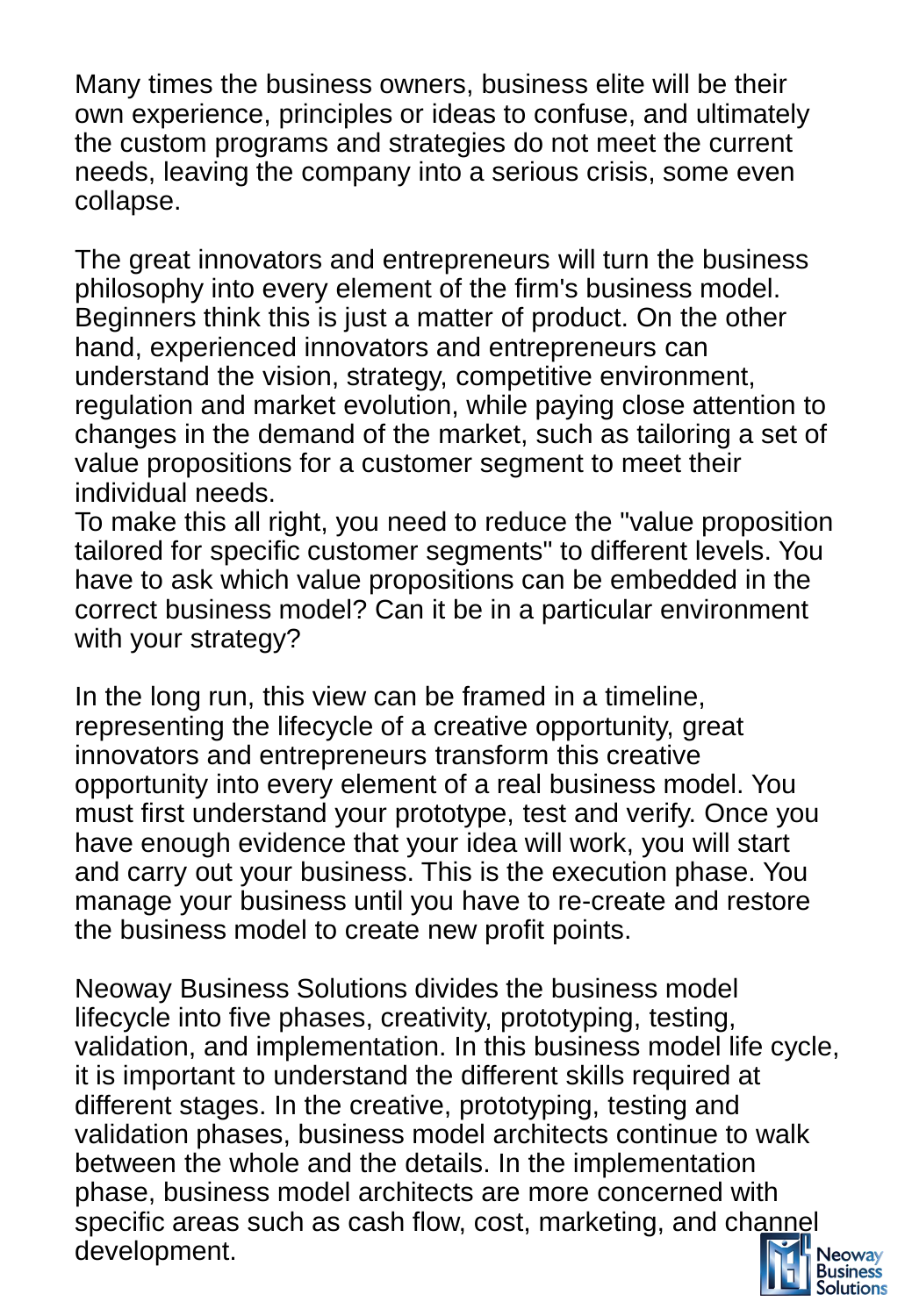## 企业成长过程中投资行为及其潜在危机

| 项目   | 创业生存期                              | 快速成长期                                | 稳定成长期                                 | 成熟期                                |
|------|------------------------------------|--------------------------------------|---------------------------------------|------------------------------------|
| 投资阶段 | 初始投资                               | 集聚投资                                 | 滚动投资                                  | 升级投资、<br>多元化投资                     |
| 表现特征 | 1.少量的固定<br>资产投资<br>2.大量的流动<br>资金投资 | 1.集聚性大额固定<br>资产投资<br>2.大量的流动<br>资产投资 | 1.补充性固定<br>资产投资<br>2.少量的滚动性<br>流动资金投资 | 1.固定资产升级<br>换代投资<br>2.其他业务领域<br>投资 |
| 潜在危机 | 创业失败                               | 少年夭折                                 | 利润损失                                  | 投资失败、<br>祸及主业                      |

Often when the enterprise encountered difficulties often can not be solve, often ignore the advantages of the enterprise itself and the ability to compete with the flow of the company's performance also benefit from the next day.

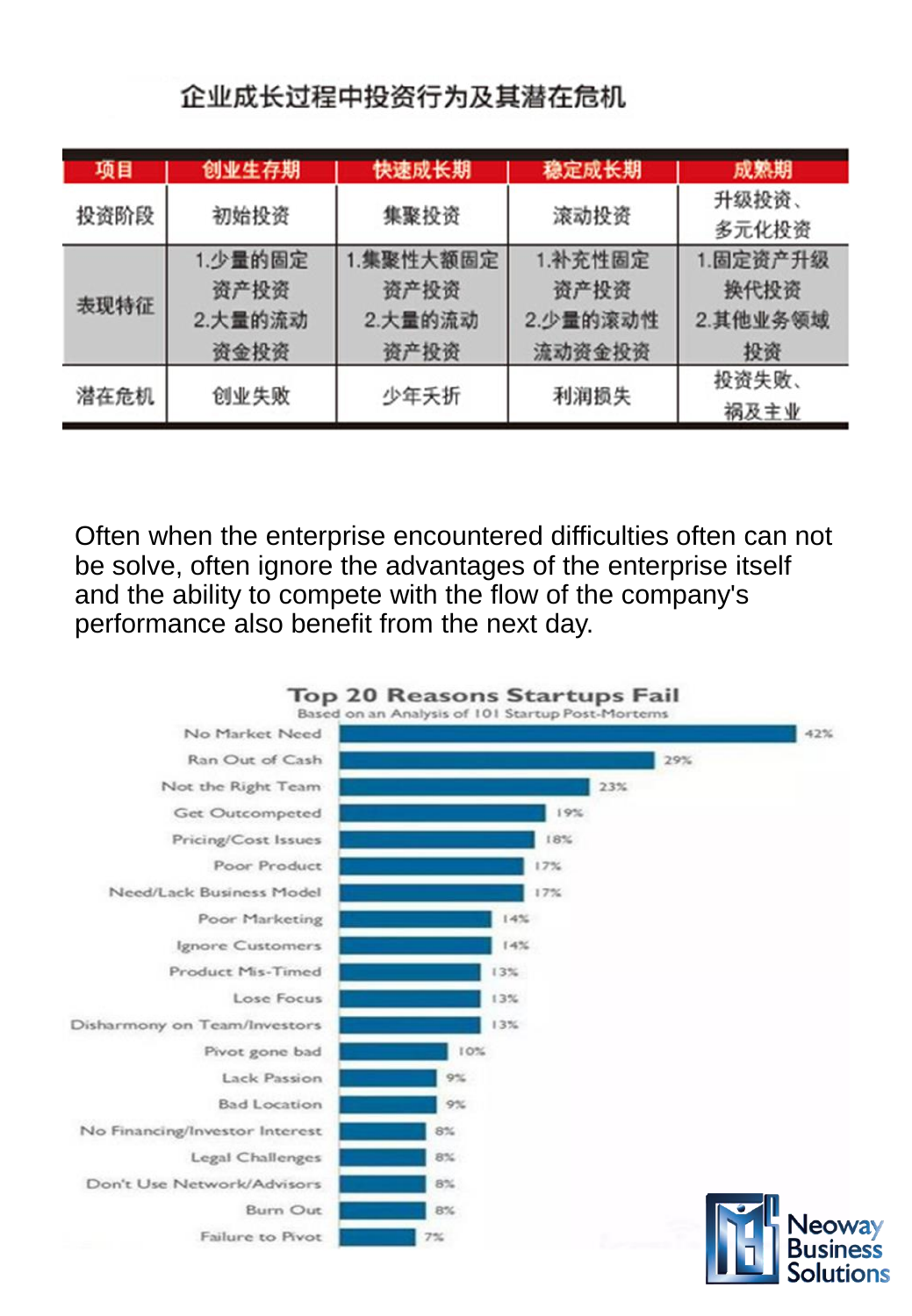## **7. Neoway Business Solutions Systems**



## **Neoway Business Solutions**

Neoway Business Solutions is dedicated to providing market information, and Neoway Business Solutions unique NBS system can effectively provide accurate and effective market information to customers, and Neoway Business Solutions also provides a Series of strategies and programs so that they solve their own business problems. Since 2008, many of the entrepreneurs are facing business problems, and more than 50 percent in less than a year to face the crisis of collapse. And can operate more than 2-3 years of the company or business does not exceed 20 percent. And this is especially serious in Asia.

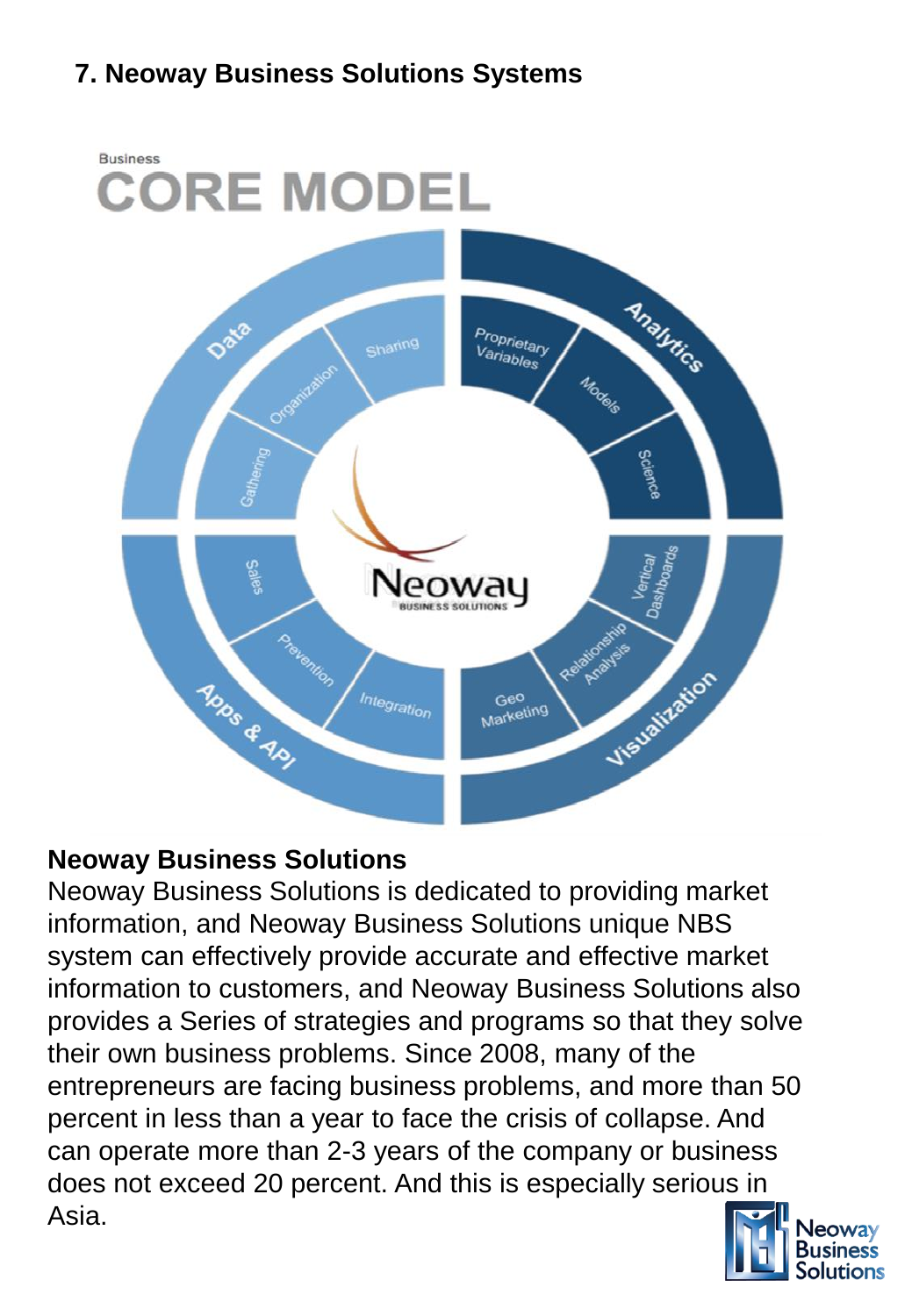Neoway Business Solutions has helped countless businesses re-enterprise programs based on network statistics, and users who use the Neoway Business Solutions database every year are growing dramatically. Neoway Buisiness Solutions provides intelligent data analysis to customers. By collecting a wealth of detailed information about potential users and markets, Neoway's customers are enabled to achieve accurate sales. It is reported that Neoway Business Solutions integrates more than 600 sources of more than 3,000 databases. Neoway Business Solutions uses robots to discover useful information on web pages. 95% of the company's data sources from the public information source, 5% from the cooperation information. De Paula said the company has more than 400 paid customers, including Telefônica Vivo, as well as Unilever, Microsoft's branch in Brazil.

Neoway Business Solutions latest office in New York landing and comprehensive development of the European and American markets, through the ICO cooperation program more quickly to the rapid expansion of Neoway Business Solutions business development, and is expected to gain a firm pace in the European and American markets.

#### 7.1 Business prospects

More than a hundred of the world's leading information technology and services companies, Neoway Business Solutions is one of the largest companies in the industry with the largest strength and vision. Neoway Business Solutions in partnership with NCR, is hoping to use Neoway Business Solutions (NBS) systems more seamlessly with customers and use them in a broader area through NCR's technology.

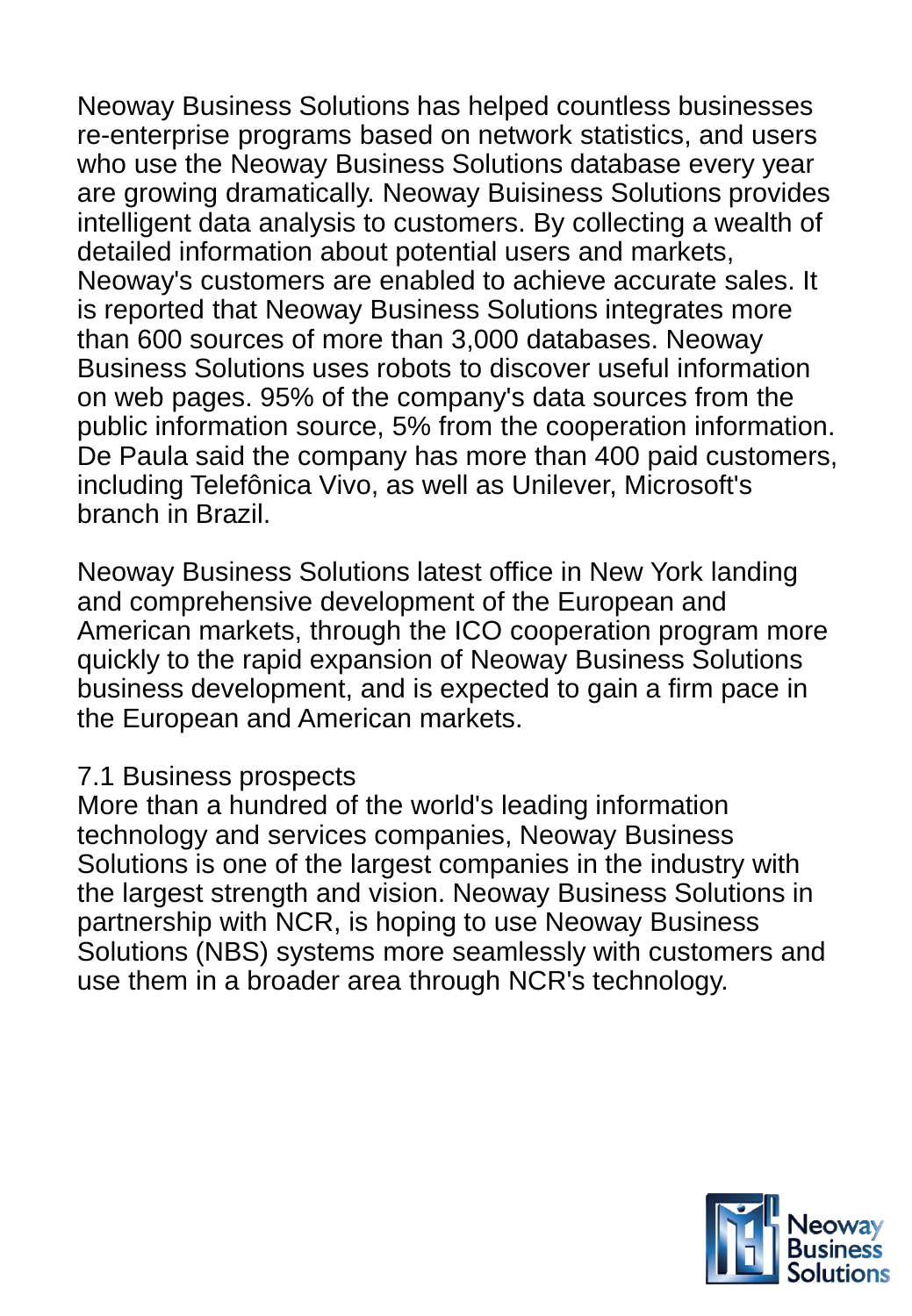

NCR's technology to make the NBS system more perfect, and they are the first time introduction of BNM 1.0 system, BNM 1.0 system claims to be able to different types of text, information or graphics, in less than 1.2 seconds to complete the arrangement, search, upload or edit use.

## 7.2 NBS tokens

With the NCR cooperation, using the Etheruem for the NBS tokens of the underlying technology. The most important technical contribution of the company is the wisdom contract. A smart contract is a program stored on a block key that can assist and verify contract negotiation and execution. The wisdom contracts of the Ethereum can be written in a variety of language written in turing. The New York Times said the platform is a public computer that is run by a network of users distributes and pays the computer with the right to use it. The Economist argues that a smart contract allows many organizations' databases to interact with low cost and allows users to write down a sophisticated contract. One of the functions is to generate a decentralized autonomous organization, constitute a virtual company.

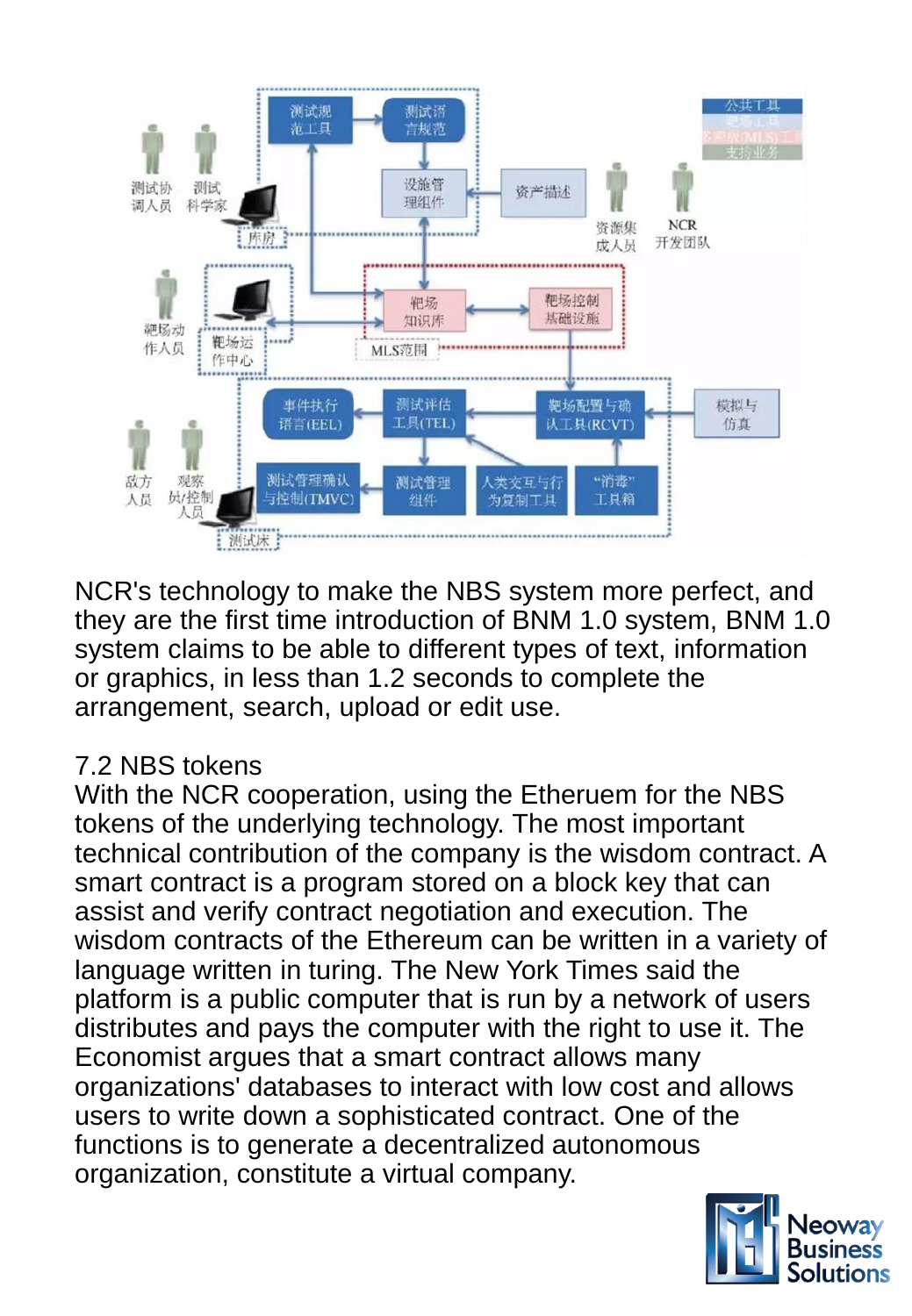Because the contract is open, the contract can prove that the claimed function is true, for example, a virtual casino can prove that it is fair. On the other hand, the disclosure of the contract also means that if there are loopholes in the contract, anyone can immediately see, and the amendment program may take some time. The DAO is an example that can not be blocked immediately.

Many details of the smart contract are still under study, including how to verify the contract's function. The Microsoft Research Institute report pointed out that it would be very difficult to write a perfect contract, discuss some of the tools Microsoft could use to validate contracts, and mention that if a large number of published contracts were analyzed, a large number of vulnerabilities could be found. The report also mention it can prove the equivalence of the solidity program and the Ethernet virtual machine.

#### 7.3 Smart contract

The smart contract was made in the 1990s by Nick Saab, almost the same age as the Internet. Due to the lack of a credible execution environment, smart contracts have not been applied to real industries. Since the birth of Bitcoin, it is recognized that the underlying technology of the Blockchain can be used to provide a credible execution environment for smart contracts. First saw the blockchain and smart contract fit, released a white paper "Ethereum : the next generation of intelligent contracts and decentralized of the application platform", and has been committed to the Ethereum to create the best smart contract platform, so Bitcoin leaded Block Chain, Ethereum resurrection Smart Contract.

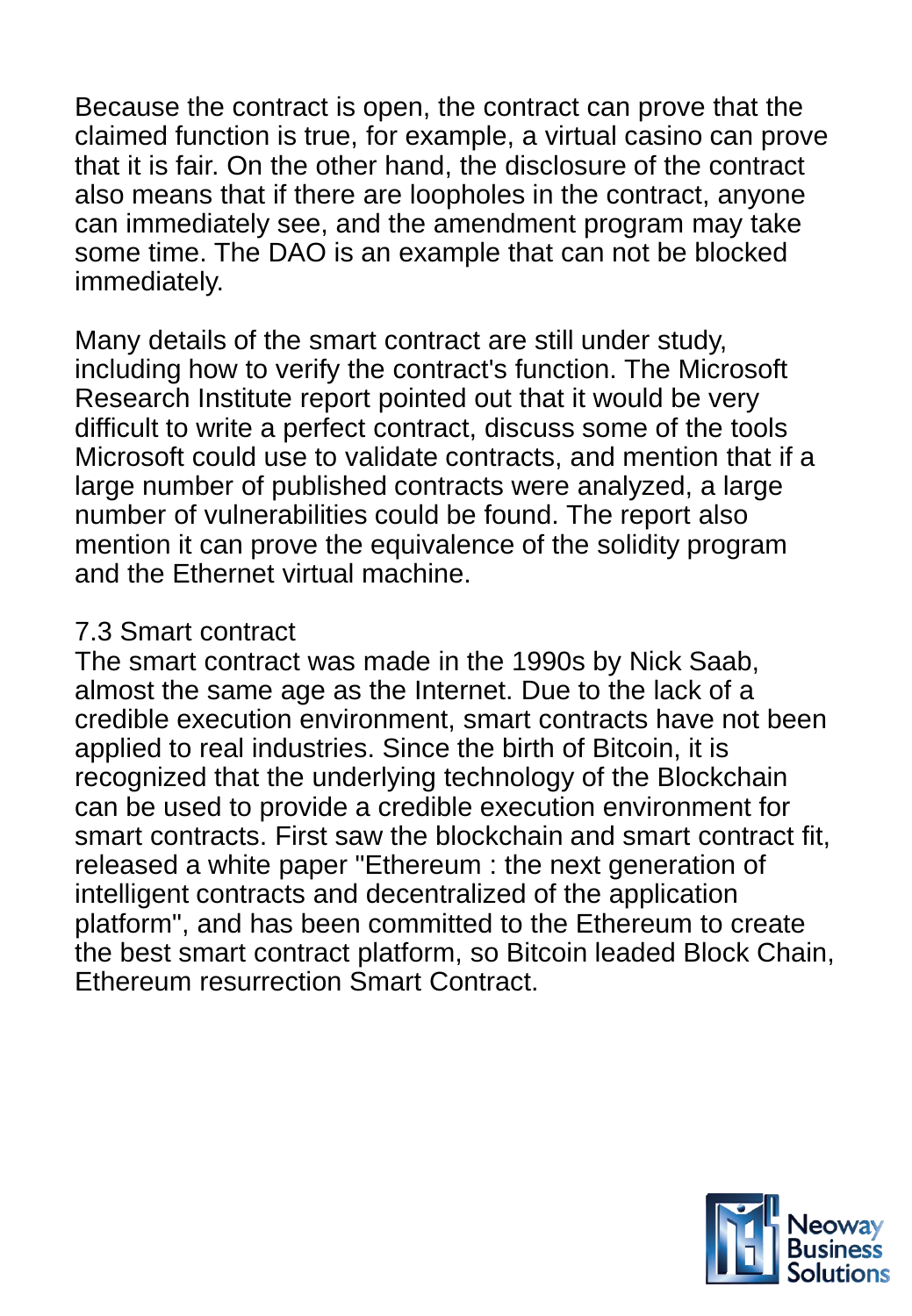The smart contract program is not just a computer program that can be executed automatically: it is a system participant. It responds to the received information, which can receive and store value, or send out information. This procedure is like a person who can be trusted, can temporarily custody of assets, always in accordance with the rules of the implementation of the rules. The following diagram is an intelligent contract model: a piece of code (smart contract), is deployed in the shared, copy of the books, it can maintain their own state, control their own assets and received external information or assets to respond.

#### 7.4 Tokens system

There are many applications for the tokens on the blockhain, from subunits representing assets such as dollars or gold to corporate stocks, separate tokens representing smart assets, safe and unforgeable coupons, and even no contact with traditional values to carry out the reward system. Implementing a token system in the Ethereum is easy to be surprising. The key point is to understand that all currencies or tokens are fundamentally a database with the following operations: subtract X units from A and add X units to B, provided that (1) A Before the transaction has at least X units and (2) the transaction is approved by A. Implementing a token system is the implementation of such a logic into a contract.



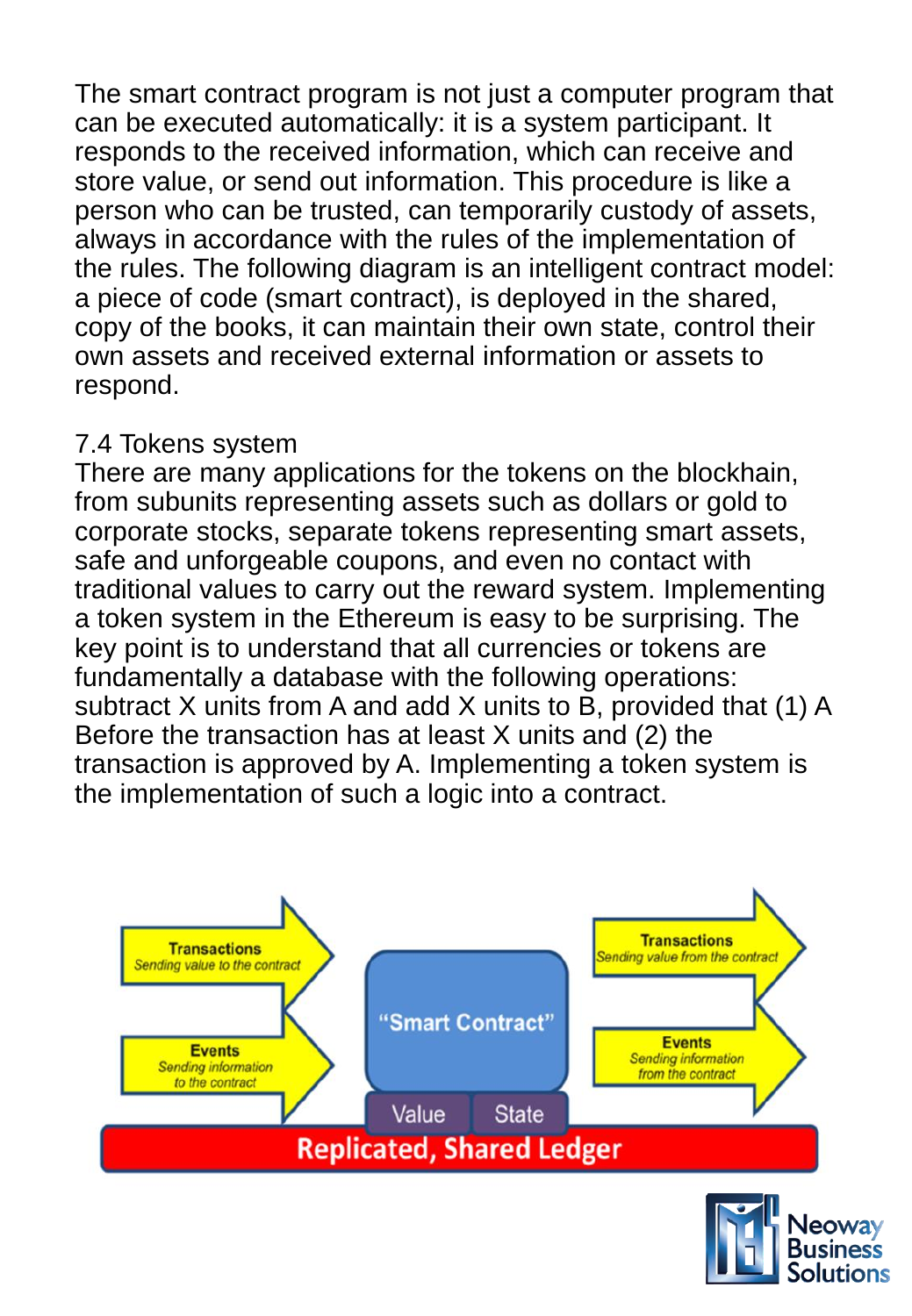## 7.5 Ethereum system

Ethereum project draws on the technology of the Bitcoin blockchain and extends its application. If Bitcoin is a dedicated calculator that utilizes block-chain technology, the Ethereum is a general-purpose computer that uses block-chain technology. Simply speaking, the Ethereum = block chain + smart contract. Compared with Bitcoin, the biggest difference between the Ethereum: it can support a more powerful scripting language (in terms of technical language is turing complete scripting language), allowing developers to develop any application in the above,l to achieve any smart contract, this is also the most powerful place in the Ethereum. As a platform, the Ethereum can be compared to Apple's app store, and any developer can develop applications on it and sell it to users. The Financial Application of Ethereum Contract

Each type of financial contract can be written in the form of procedural code into a smart contract.

## 7.6 Difference contract

Financial derivatives are the most common application of "smart contracts" and one of the easiest to implement code. The main challenge in achieving a financial contract is that most of them need to refer an external price issuer; for example, a very demanding application is an intelligent contract that is used to hedge the currency (or other crypto currency) against dollar fluctuations, but the contract needs to know the price of the currency relative to the dollar. The simplest approach is through a "data feed" contract maintained by a particular organization, such as Nasdaq, which is designed to enable the agency to update the contract as needed and provide an interface that enables other contracts to be sent by sending a message to the contract to get a reply containing price information.

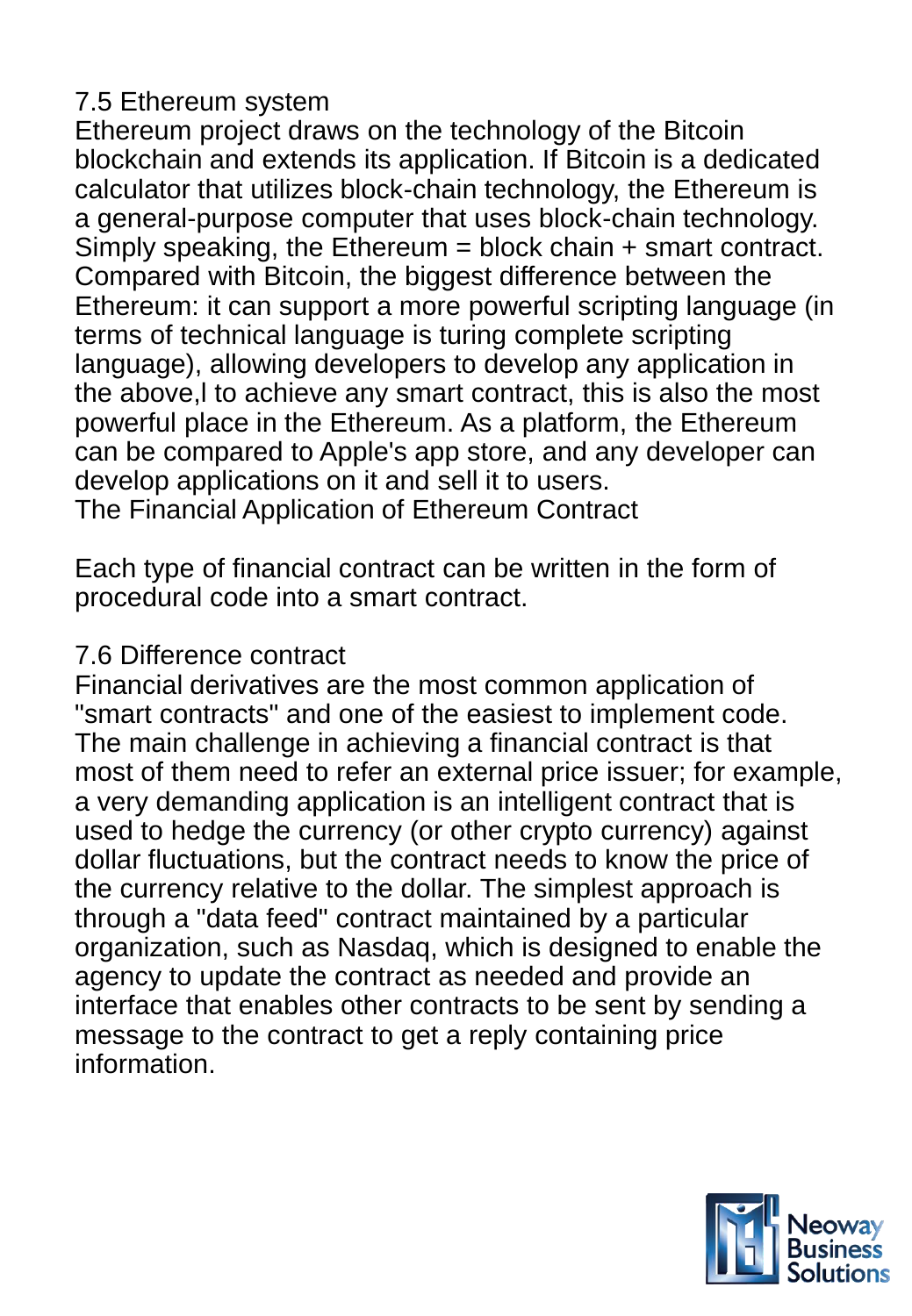When these key elements are available, the hedge contract looks like the following:

Wait for A to enter 1000 coins. Wait for B to enter 1000 coins. By querying the data provided by the contract, the value of the currency of \$ 1,000, for example, x dollars, recorded to the memory.

After 30 days, allow A or B to "reactivate" the contract to send the value of \$ x dollars to the currency (re-query the data to provide the contract to obtain the new price and calculate) to A and send the remaining Ethereum to B.

## **8. NBS tokens distribution**

- **Total circulation : 4 billion points**
- **Reward program : 1 billion points**
- **NBS foundation : 1 billion points**
- **Angel investment / strategic partner: 1 billion points**
- **Angel round : 200 million points**
- **Public offering : 800 million points**

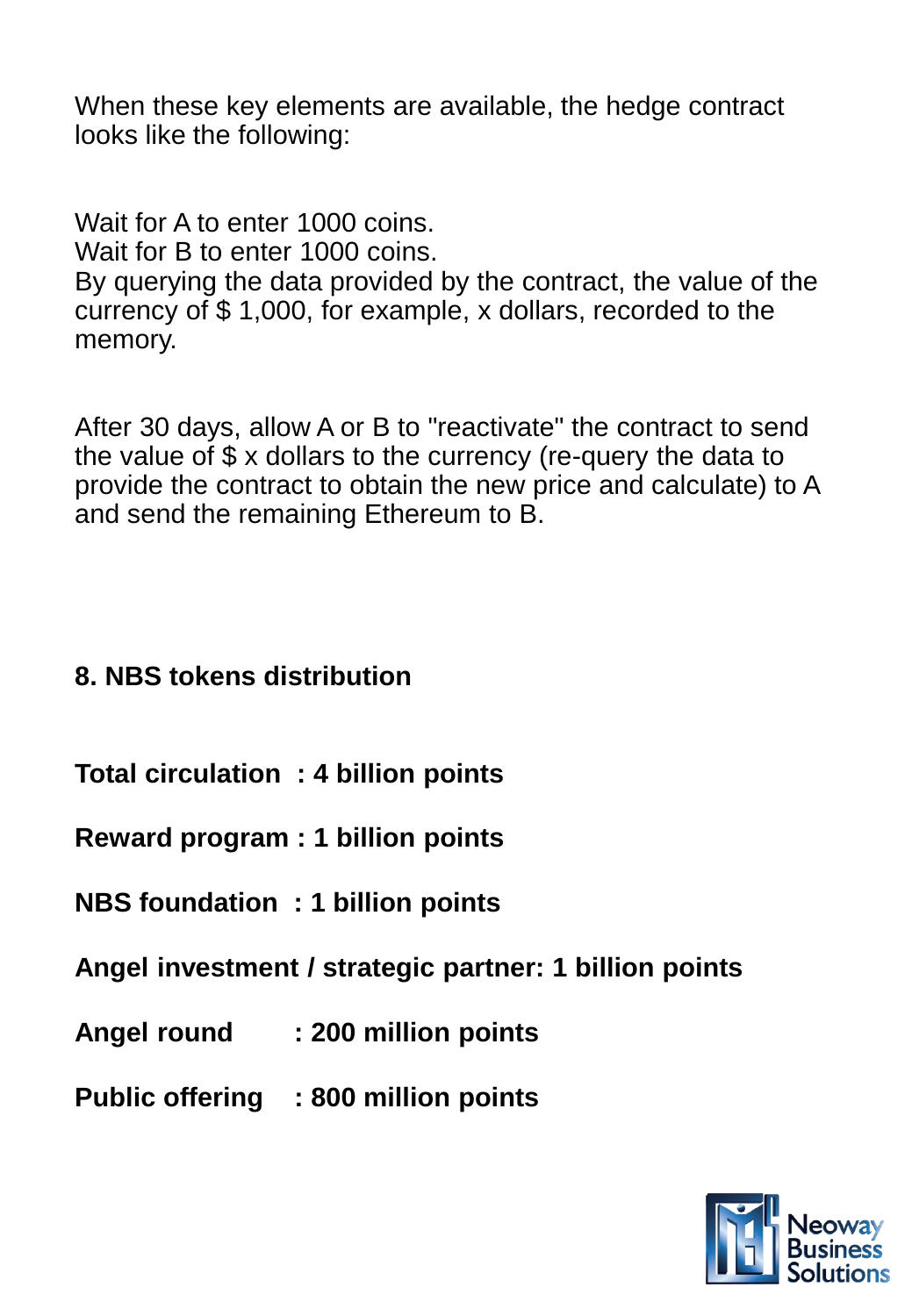Neoway Business Solutions as one of the best companies, corporation with NCR companies, hope to bring company's technology business to a higher level. In the last completed \$ 4,500 B round of financing case makes Neoway Business Solutions can successfully landed in New York. And this time cooperation Ethereum hope that the form of ICO for the company's future business development to raise more funds, but also hope to be like Ethereum to create greater market wealth.

NBS tokens total circulation of 4 billion, of which 25% for fund operations and reserve emergency use. Of which 25% as an important angel investment and strategic partner purchase program. The remaining 5% first served as an angel round to allow Neoway Business Solutions, NCR or Ethereum supporters to subscribe for NBS tokens, while the rest would be open to the market. The last 25% will be distributed as a reward to supporters of NBS within five years.

- The NBS Foundation handles the distribution of NBS tokens.
- 50% NBS tokens of the NBS Foundation and strategic partners can not be traded or transferred.
- NBS tokens will be published the agent platform before the public offering start.

• NBS tokens will be distributed and processed by the agent platform, including incentives, gifts, feedback, subscription transactions and trading activities.

• The NBS Fund reserves the right to terminate any agent platform for NBS tokens activities.

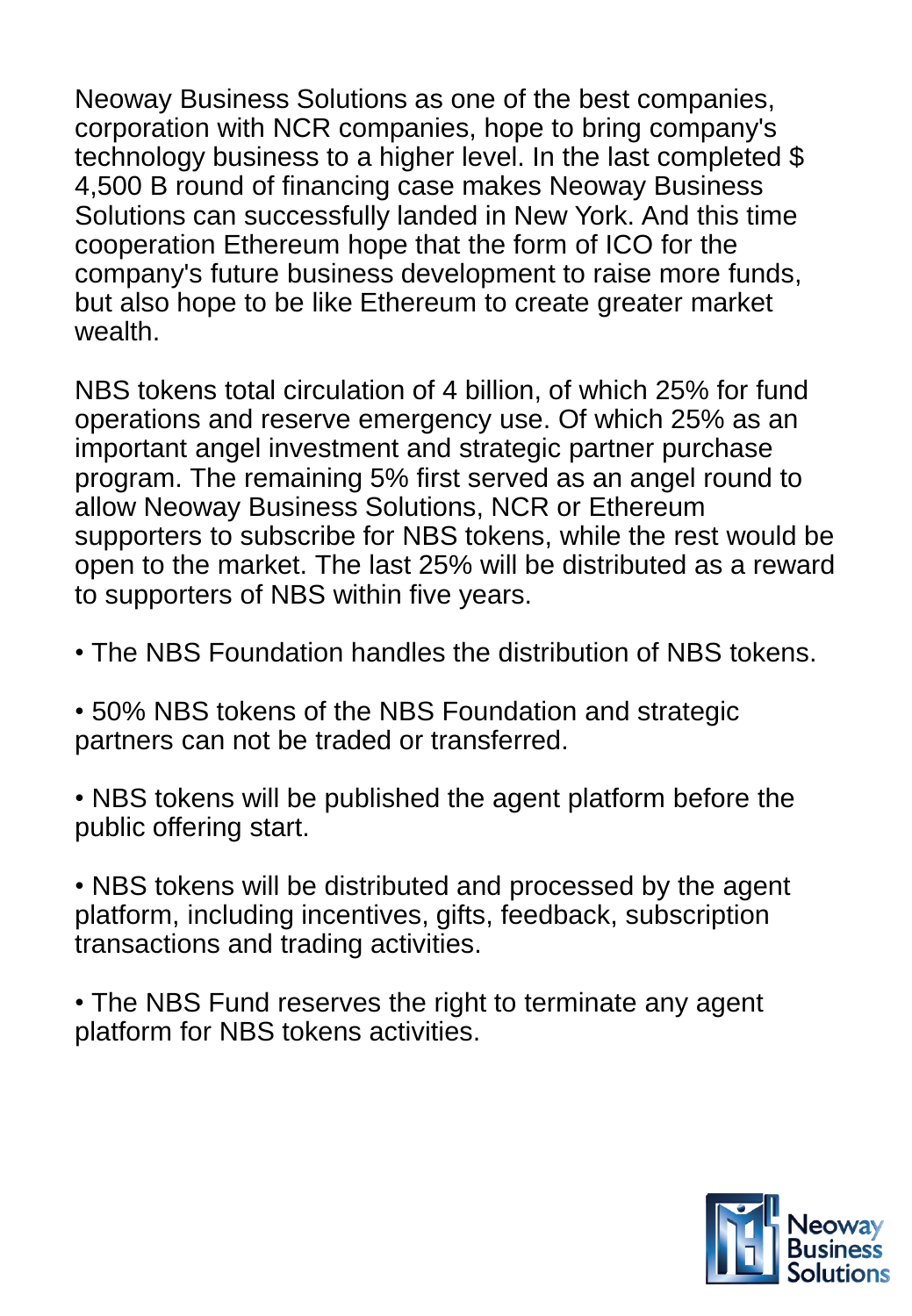#### **8.1 Milestones**





### **8.2 NBS major members Neoway Business solutions**